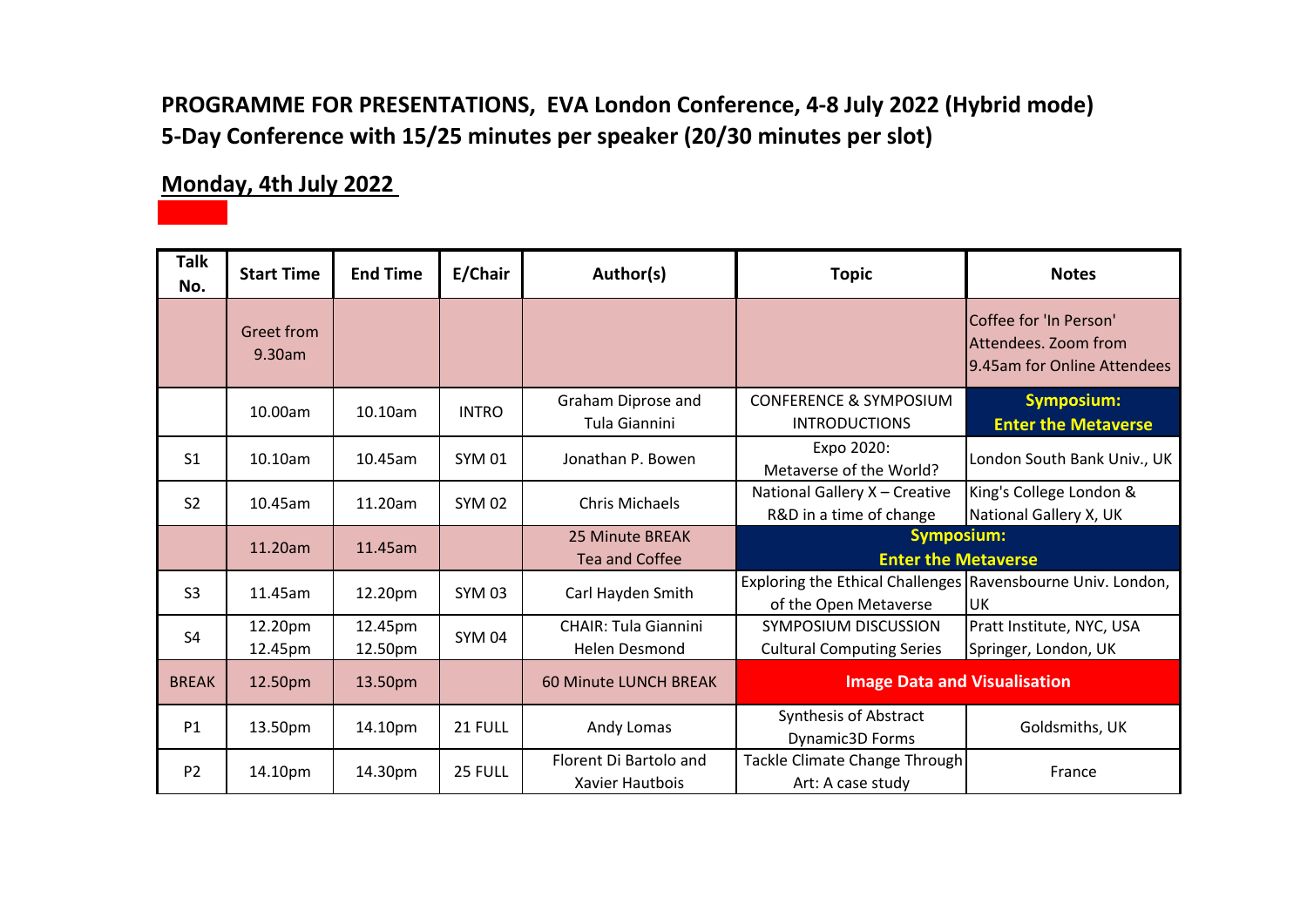| P <sub>3</sub> | 14.30pm | 14.50pm | 42 Short                   | Matthias Göggerle                       | Opening black boxes -<br>3D CT digitalisation                  | Germany                  |
|----------------|---------|---------|----------------------------|-----------------------------------------|----------------------------------------------------------------|--------------------------|
| <b>P4</b>      | 14.50pm | 15.10pm | 53 FULL                    | Rehan Zia                               | "Seen Description" - Visualising<br>and crafting data          | Bournemouth Univ., UK    |
|                |         |         |                            |                                         |                                                                |                          |
| <b>BREAK</b>   | 15.10pm | 15.30pm |                            | 20 Minute BREAK                         | <b>Image Data and Visualisation</b>                            |                          |
|                |         |         |                            |                                         |                                                                |                          |
| P <sub>5</sub> | 15.30pm | 15.50pm | 55 FULL                    | Carl Hayden Smith and<br>Melissa Warner | <b>Cyberdelics: Context</b><br><b>Engineering Psychedelics</b> | Ravensbourne, UK         |
| <b>P6</b>      | 15.50pm | 16.10pm | 24 Short                   | <b>Nick Hunt</b>                        | <b>CANON: Digital technologies</b><br>for teaching             | Rose Bruford College, UK |
| P7             | 16.10pm | 16.30pm | 50 FULL                    | Maral Khosravi and<br>Rehan Zia         | Exeter Cathedral-<br>A colour reconstruction                   | Bournemouth Univ., UK    |
| P <sub>8</sub> | 16.30pm | 16.50pm | 47 FULL                    | Marilene Oliver, et al.                 | My Data Body                                                   | Alberta, Canada          |
| P <sub>9</sub> | 16.50pm | 17.10pm | 01 Short                   | Jon Weinel                              | <b>Explosions in the Mind</b>                                  | Greenwich, UK            |
|                |         |         | <b>DAY</b><br><b>CLOSE</b> | <b>CHAIR'S CLOSING WORDS</b>            |                                                                |                          |
|                |         |         |                            | <b>INVITE TO SOCIAL</b>                 |                                                                |                          |
| <b>BREAK</b>   | 17.15pm | 18.00pm |                            | <b>45 Minute BREAK</b>                  |                                                                |                          |
|                |         |         |                            | Jon Weinel                              |                                                                |                          |
|                | 17.30pm | 17.45pm |                            | <b>BOOK LAUNCH</b>                      |                                                                |                          |
|                |         |         |                            |                                         |                                                                |                          |
| <b>EVE</b>     | 18.00pm | 19.30pm |                            | SOCIAL EVENT 1                          | Updates on CAS                                                 |                          |
|                |         |         |                            | <b>CAS Evening, Speakers</b>            | <b>EVA Archives from Sean Clark</b>                            |                          |
|                |         |         |                            |                                         |                                                                |                          |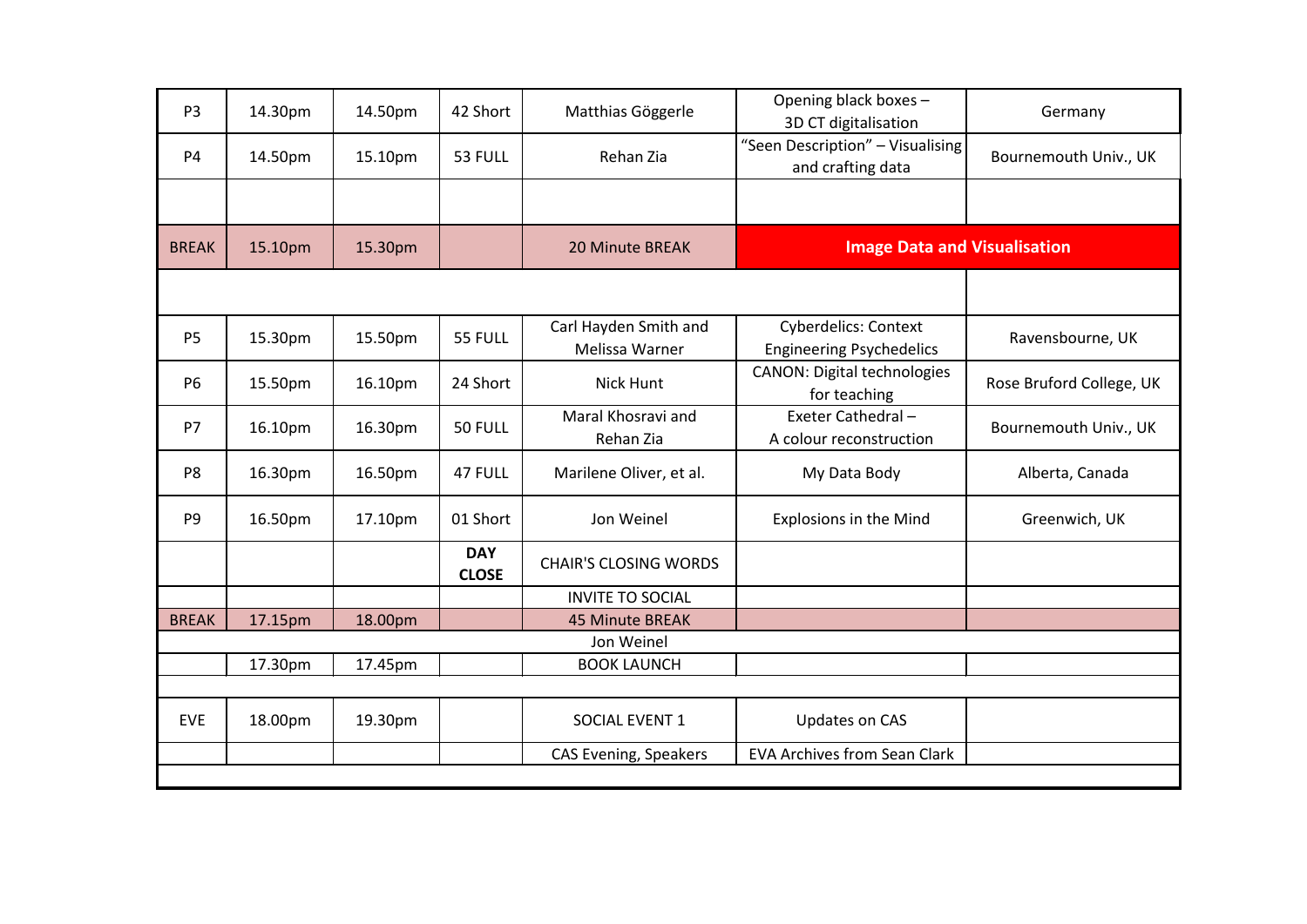## **Tuesday, 5th July 2022**

| Talk No.         | <b>Start Time</b>    | <b>End Time</b> | E/Chair      | Author(s)                                       | <b>Topic</b>                                      | <b>Notes</b>                                                                  |
|------------------|----------------------|-----------------|--------------|-------------------------------------------------|---------------------------------------------------|-------------------------------------------------------------------------------|
|                  | Greet from<br>9.30am |                 |              |                                                 |                                                   | Coffee for 'In Person'<br>Attendees. Zoom from<br>9.45am for Online Attendees |
|                  | 10.00am              | 10.10am         | <b>INTRO</b> | Welcome                                         | <b>Imaging and Data Visualisation</b>             |                                                                               |
| P <sub>10</sub>  | 10.10am              | 10.30am         | 32 FULL      | Leah Barclay, et al.                            | Patterns of the Black<br>Cockatoo - Visualisation | Melbourne, Australia                                                          |
| P11              | 10.30am              | 10.50am         | 48 FULL      | Elke Reinhuber                                  | National Flowers in Blue -<br>Analog imaging      | Hong Kong                                                                     |
| P <sub>12</sub>  | 10.50am              | 11.10am         | 45 Demo      | Robb Mitchell                                   | Near-Instant Prototyping of<br>Interactions       | Univ. of Southern Denmark                                                     |
| <b>BREAK</b>     | 11.10am              | 11.30am         |              | <b>20 Minute BREAK</b><br><b>Tea and Coffee</b> |                                                   | <b>Digital Heritage</b>                                                       |
| P <sub>13</sub>  | 11.30am              | 11.50am         | 23 Short     | Sean Clark and<br>Sean Carroll                  | Rebuilding Ernest Edmonds'<br>Comm. Game          | UK                                                                            |
| P <sub>14</sub>  | 11.50am              | 12.10pm         | 60 FULL      | Lindsay MacDonald                               | The Immortal Shakspeare                           | UK                                                                            |
| KEY <sub>1</sub> | 12.10pm              | 12.50pm         | Keynote      | <b>Natasha Trotman</b>                          | <b>Hybrid ND imaginaries</b>                      | Somerset House, Studio 48,<br>London, UK                                      |
| <b>BREAK</b>     | 12.50pm              | 13.50pm         |              | <b>60 Minute LUNCH BREAK</b>                    | <b>Artistic Communities and Education</b>         |                                                                               |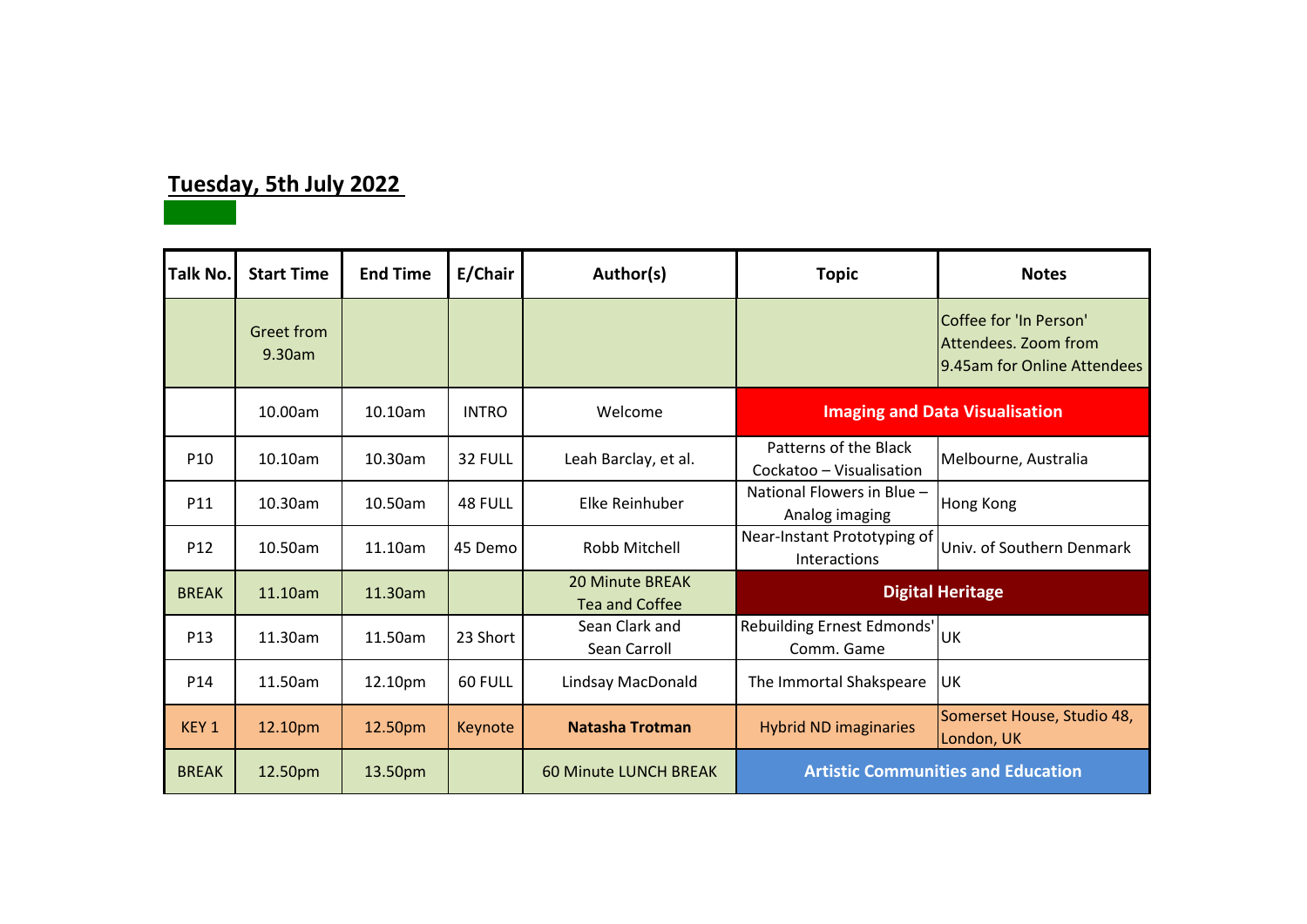| P15          | 13.50pm | 14.10pm | 61 Short                   | Raffaella Folgieri, et al.                     | NFTs in the Music Industry                               | Milan, Italy                              |
|--------------|---------|---------|----------------------------|------------------------------------------------|----------------------------------------------------------|-------------------------------------------|
| P16          | 14.10pm | 14.30pm | 15 FULL                    | Elisavet Christou                              | Mediation in the Post-<br><b>Internet Condition</b>      | Lancaster Univ., UK                       |
| P17          | 14.30pm | 14.50pm | 22 Short                   | Alexandra Orlova and<br>Elvira Zhagun-Linnik   | Post-Internet Art as a<br>Digital Folder                 | Independent                               |
| P18          | 14.50pm | 15.10pm | 34 FULL                    | Dominik Lengyel                                | How to Communicate<br><b>Complex Spatial Itineraries</b> | Germany                                   |
| <b>BREAK</b> | 15.10pm | 15.30pm |                            | <b>20 Minute BREAK</b>                         |                                                          | <b>Artistic Communities and Education</b> |
| P19          | 15.30pm | 15.50pm | 58 Short                   | Oliver Gingrich and<br>Paula Callus            | Queering the Political Body Bournemouth Univ, UK         |                                           |
| P20          | 15.50pm | 16.10pm | 14 FULL                    | Cristina Portugal,<br>Mônica Moura, et al.     | Inclusive Design for<br><b>Digital Humanities</b>        | Brazil                                    |
| P21          | 16.10pm | 16.30pm | 6 Short                    | Joel Ong                                       | Hy-Breed: Growing a<br>Responsive Agent                  | Toronto, Canada                           |
| P22          | 16.30pm | 17.00pm | 33 PANEL                   | Joanna Zylinska,<br>Mercedes Bunz, et al.      | <b>Creative AI Futures:</b><br>Theory and practice       | London, UK                                |
|              | 17.00pm | 17.05pm | <b>DAY</b><br><b>CLOSE</b> | <b>CHAIR'S CLOSING WORDS</b>                   |                                                          |                                           |
|              |         |         |                            | <b>INVITE TO SOCIAL</b>                        |                                                          |                                           |
|              |         |         |                            |                                                |                                                          |                                           |
| <b>BREAK</b> | 17.05pm | 17.30pm |                            | 25 Minute BREAK                                |                                                          |                                           |
|              |         |         |                            |                                                |                                                          |                                           |
|              |         |         |                            |                                                |                                                          |                                           |
| <b>EVE</b>   | 17.30pm | 19.30pm |                            | SOCIAL EVENT 2<br><b>CHAIR: Terry Trickett</b> |                                                          |                                           |
|              |         |         |                            | <b>EVA International EVENING</b>               |                                                          |                                           |
|              |         |         |                            |                                                |                                                          |                                           |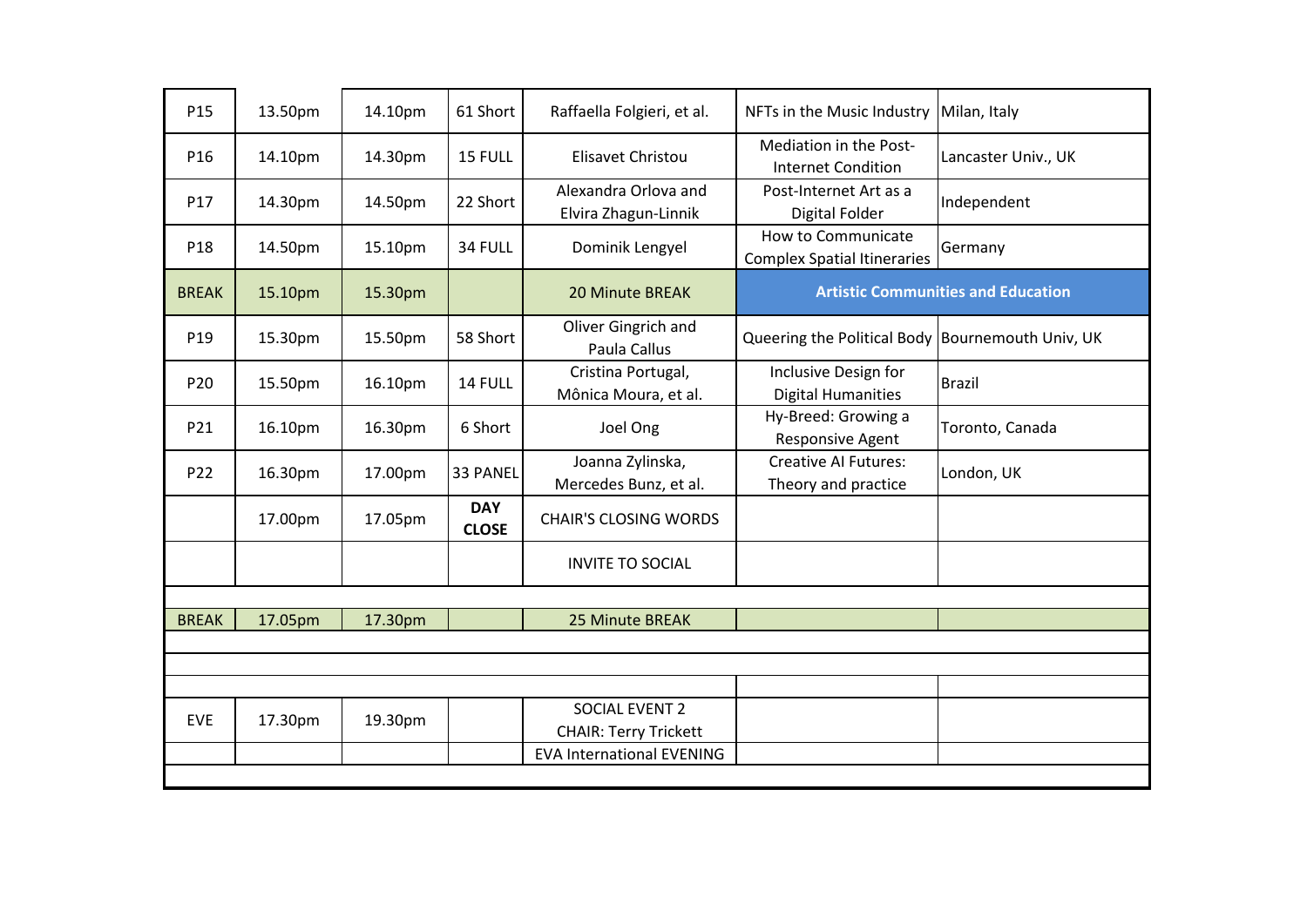## **Wednesday, 6th July 2022**

| <b>Talk No.</b>  | <b>Start Time</b>           | <b>End Time</b> | E/Chair         | Author(s)                                       | <b>Topic</b>                                                | <b>Notes</b>                                                                         |
|------------------|-----------------------------|-----------------|-----------------|-------------------------------------------------|-------------------------------------------------------------|--------------------------------------------------------------------------------------|
|                  | <b>Greet from</b><br>9.30am |                 |                 |                                                 |                                                             | <b>Coffee for 'In Person'</b><br>Attendees. Zoom from<br>9.45am for Online Attendees |
|                  | 10.00am                     | 10.10am         | <b>INTRO</b>    | Welcome                                         | <b>China Connections</b>                                    |                                                                                      |
| P <sub>23</sub>  | 10.10am                     | $10.30$ am      | 13 FULL         | Yuan Wei, Yi Ji, and<br>Sean Clark              | <b>Creative Transformation of</b><br><b>Chinese Culture</b> | China and UK                                                                         |
| P24              | $10.30$ am                  | 11.00am         | <b>16 PANEL</b> | Yi Ji and<br>Sean Clark                         | Digital Art in China:<br>Past, present and future           | China and UK                                                                         |
| (P25)            |                             |                 |                 |                                                 |                                                             |                                                                                      |
| <b>BREAK</b>     | 11.00am                     | 11.30am         |                 | <b>30 Minute BREAK</b><br><b>Tea and Coffee</b> | <b>China Connections</b>                                    |                                                                                      |
| P <sub>26</sub>  | 11.30am                     | 11.50am         | 02 FULL         | Jing Li and<br>Jonathan Bowen                   | Female Self-presentation<br>through Online Dating           | China and UK                                                                         |
| P <sub>27</sub>  | 11.50am                     | 12.10pm         | 03 FULL         | Jonathan Bowen and<br>Huan Fan                  | The Chengdu Biennale and<br>Wikipedia                       | <b>UK and China</b>                                                                  |
| KEY <sub>2</sub> | 12.10pm                     | 12.50pm         | Keynote         | <b>Charlie Gere</b>                             | From 4Chan to Kyiv:<br>Social Media, Politics War           | Lancaster University, UK                                                             |
| <b>BREAK</b>     | 12.50pm                     | 13.50pm         |                 | <b>60 Minute LUNCH BREAK</b>                    | <b>Digital Culture and Museums</b>                          |                                                                                      |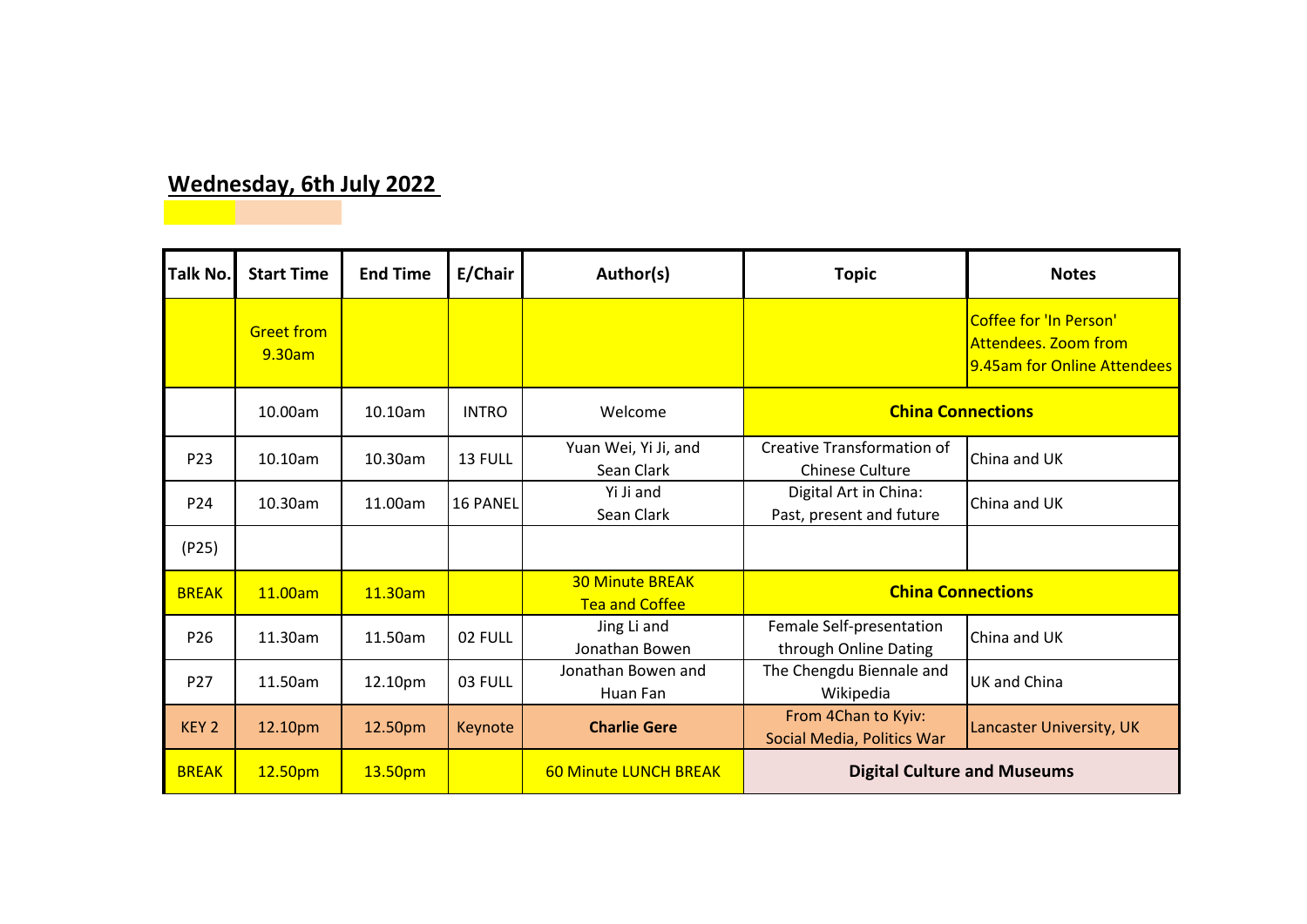| P28          | 13.50pm                        | 14.10pm  | 49 FULL                    | Tula Giannini and<br>Jonathan Bowen                 | More than Human: Merging<br>real and virual states of being | New York, USA;                                 |  |  |  |
|--------------|--------------------------------|----------|----------------------------|-----------------------------------------------------|-------------------------------------------------------------|------------------------------------------------|--|--|--|
| P29          | 14.10pm                        | 14.30pm  | 40 FULL                    | James Simpson and<br><b>Rory Foster</b>             | Liveness for<br><b>Contemporary Audiences</b>               | London, UK<br>London, UK                       |  |  |  |
| P30          | 14.30pm                        | 14.50pm  | 07 Short                   | Jonah Brucker-Cohen                                 | "Human Error":<br>A collection of work                      | New York City Univ., USA                       |  |  |  |
| P31          | 14.50pm                        | 15.20pm  | <b>54 FULL/</b><br>Demo    | Oliver Gingrich and<br>Shama Rahman                 | Neuro Art - liminal reflection                              | Bournemouth Univ., UK                          |  |  |  |
| <b>BREAK</b> | 15.20pm                        | 15.50pm  |                            | <b>30 Minute BREAK</b>                              | <b>Digital Culture and Museums</b>                          |                                                |  |  |  |
| P32          | 15.50pm                        | 16.10pm  | 18 Short                   | Andrew Knight-Hill, et al.                          | Spatial Audio &<br><b>Museum Collections</b>                | London, UK                                     |  |  |  |
| P33          | 16.10pm                        | 16.30pm  | 41 FULL                    | Racelar Ho and<br>Xiaolong Zheng                    | The Post-bit Human Universe                                 | Vancouver, Canada                              |  |  |  |
| P34          | 16.30pm                        | 16.50pm  | 20 FULL                    | Lark Spartin and<br>John Des                        | <b>Digital Relationality</b>                                | British Columbia, Canada                       |  |  |  |
| P35          | 16.50pm                        | 17.10pm  | 19 FULL                    | Jonathan Bowen, Giuliano<br>Gaia, Ann Borda, et al. | Vignettes of Museum<br><b>Interactives and Games</b>        | Milan, Italy; London, UK;<br>Vancouver, Canada |  |  |  |
| P36          | 17.10pm                        | 17.30pm  | 59 Short                   | Richard Whitby                                      | Pixels to Drones                                            | London, UK                                     |  |  |  |
|              | 17.30pm                        | 17.35pm  | <b>DAY</b><br><b>CLOSE</b> | <b>CHAIR'S CLOSING WORDS</b>                        |                                                             |                                                |  |  |  |
|              |                                |          |                            |                                                     |                                                             |                                                |  |  |  |
| <b>BREAK</b> | 17.35pm                        | 18.00 pm |                            | 25 Minute BREAK                                     |                                                             |                                                |  |  |  |
|              |                                |          |                            |                                                     |                                                             |                                                |  |  |  |
|              |                                |          |                            |                                                     |                                                             |                                                |  |  |  |
| <b>EVE</b>   | 18.00pm                        | 19.30pm  |                            | SOCIAL EVENT 3                                      |                                                             |                                                |  |  |  |
|              |                                |          |                            | <b>FLUX Social</b>                                  |                                                             |                                                |  |  |  |
|              | <b>Exhibition and Speakers</b> |          |                            |                                                     |                                                             |                                                |  |  |  |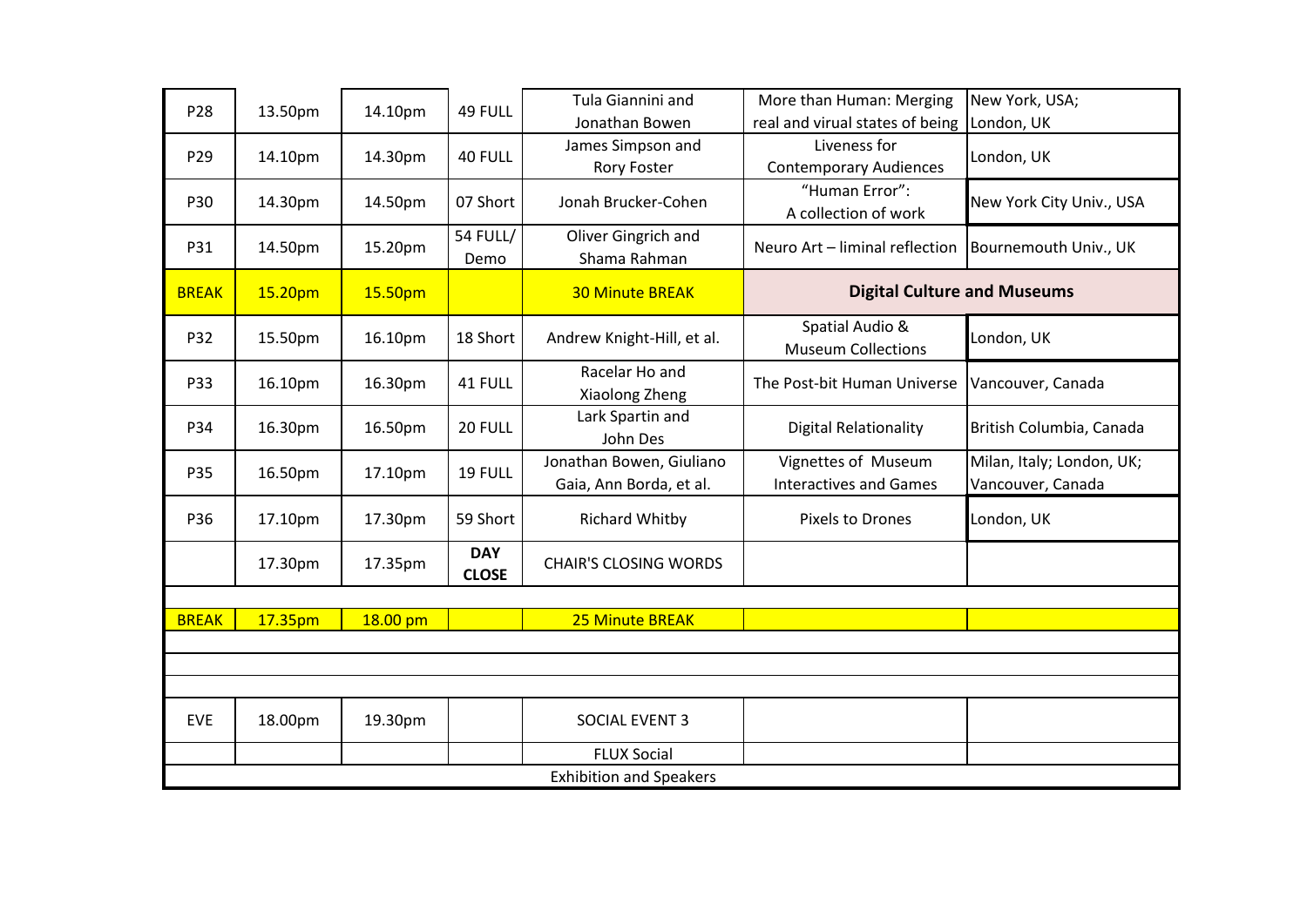# **Thursday, 7th July 2022**

| Talk No.         | <b>Start Time</b>    | <b>End Time</b> | E/Chair      | Author(s)                                       | <b>Topic</b>                                                             | <b>Notes</b>                                                                            |
|------------------|----------------------|-----------------|--------------|-------------------------------------------------|--------------------------------------------------------------------------|-----------------------------------------------------------------------------------------|
|                  | Greet from<br>9.30am |                 |              |                                                 |                                                                          | Coffee for 'In Person'<br>Attendees. Zoom from<br>9.45am for Online<br><b>Attendees</b> |
|                  | 10.00am              | 10.10am         | <b>INTRO</b> | Welcome                                         | <b>Virtual Reality</b>                                                   |                                                                                         |
| P37              | 10.10am              | 10.30am         | 31 Short     | Heewon Chung                                    | In Memoriam Gwangju: Mapping Univ. of Seoul, South Korea<br>Memoryscapes |                                                                                         |
| P38              | 10.30am              | 10.50am         | 27 FULL      | Maureen Kendal,<br>Fion Gunn, et al.            | A-Maze Artists:<br>Update on the development                             | UK                                                                                      |
| P39              | 10.50am              | 11.20am         |              |                                                 |                                                                          |                                                                                         |
| <b>BREAK</b>     | 11.20am              | 11.50am         |              | <b>30 Minute BREAK</b><br><b>Tea and Coffee</b> | <b>Virtual Reality</b>                                                   |                                                                                         |
| P40              | 11.50am              | 12.20pm         | 11 FULL      | Anna Shvets and<br>Samer Darkazanli             | Adaptive VR Test in<br><b>Music Harmony</b>                              | France                                                                                  |
|                  |                      |                 |              |                                                 |                                                                          |                                                                                         |
| KEY <sub>3</sub> | 12.20pm              | 13.00pm         | Keynote      | <b>Birgitta Hosea</b>                           | <b>Fission: Curating Digital Art</b>                                     | University for the Creative<br>Arts, Farnham, UK                                        |
| <b>BREAK</b>     | 13.00pm              | 13.50pm         |              | 50 Minute LUNCH BREAK                           | <b>Virtual Reality</b>                                                   |                                                                                         |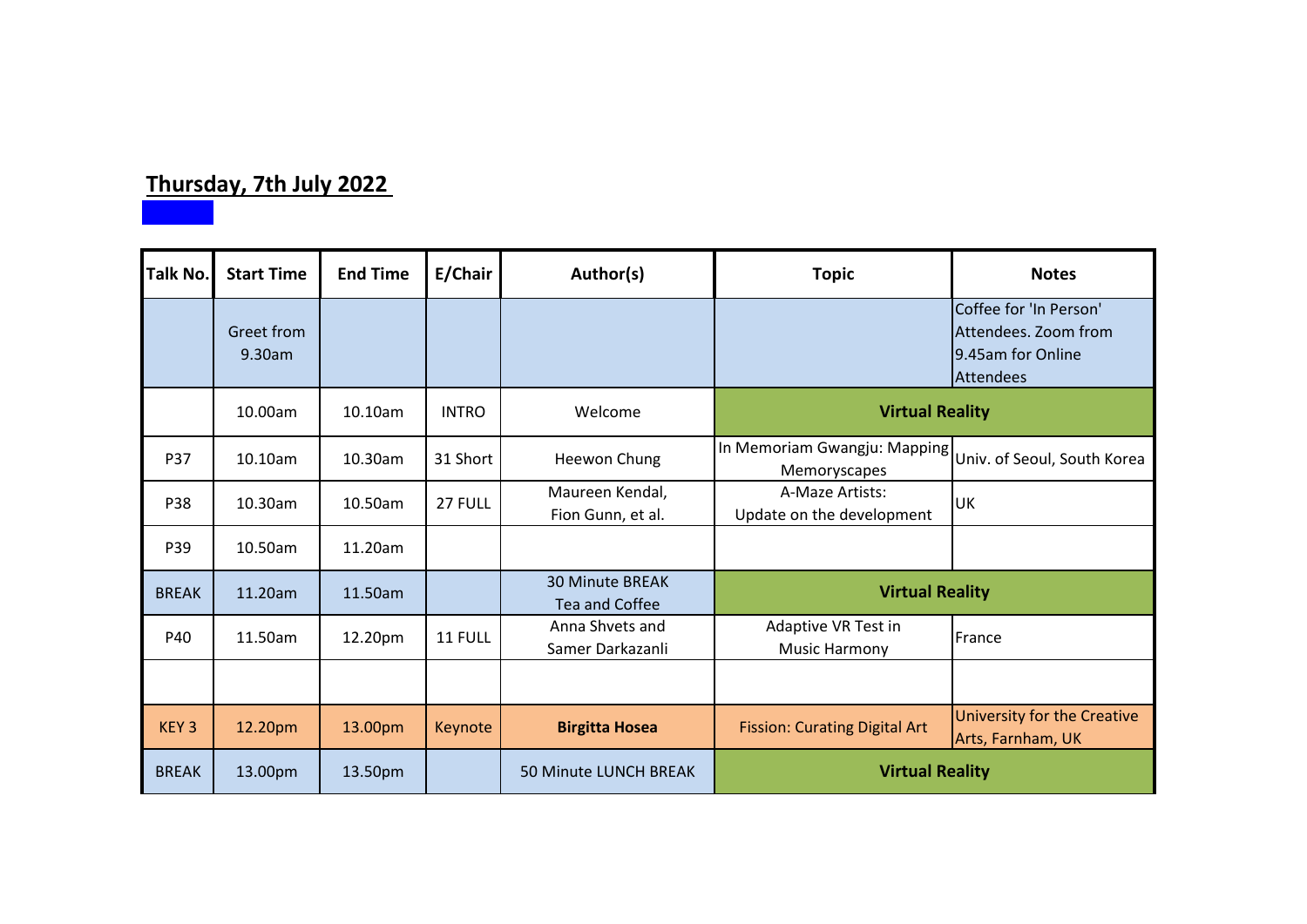| P41          | 13.50pm     | 14.20pm  | 43 Short/<br>Demo          | Leslie Deere                                   | Action at a Distance: Altered<br>states through virtual gestures | Glasgow, UK             |  |  |  |
|--------------|-------------|----------|----------------------------|------------------------------------------------|------------------------------------------------------------------|-------------------------|--|--|--|
| P42          | 14.20pm     | 14.40pm  | 44 FULL                    | Joanne Mills                                   | The Gamification of<br>Arts and Culture                          | Wolverhampton Univ., UK |  |  |  |
| P43          | 14.40pm     | 15.00pm  | 52 Short                   | Meredith Drum                                  | <b>Monument Public Address</b><br>System AR                      | Virginia Tech., USA     |  |  |  |
| <b>BREAK</b> | 15.00pm     | 15.30pm  |                            | <b>30 Minute BREAK</b>                         | <b>Virtual Reality</b>                                           |                         |  |  |  |
| P44          | 15.30pm     | 15.50pm  | 10 FULL                    | Gabriela Maria Pyjas,<br>Jon Weinel, et al.    | Storytelling and VR: Inducing<br>emotions through AI characters  | Greenwich, UK           |  |  |  |
| P45          | 15.50pm     | 16.20pm  | 26 Short/<br>Demo          | Maf'J Alvarez                                  | Eva Quantica VR                                                  | UK                      |  |  |  |
| P46          | 16.20pm     | 16.40pm  | 30 Demo                    | Michael F. Bergmann,<br>David Bouchard, et al. | Augmented Symphony                                               | Ryerson Univ., Canada   |  |  |  |
| P47          | 16.40pm     | 17.10pm  | 37 FULL                    | <b>Terry Trickett</b>                          | Through the Looking Glass                                        | London, UK              |  |  |  |
|              | 17.10pm     | 17.15pm  | <b>DAY</b><br><b>CLOSE</b> | <b>CHAIR'S CLOSING WORDS</b>                   |                                                                  |                         |  |  |  |
|              |             |          |                            | <b>INVITE TO SOCIAL</b>                        |                                                                  |                         |  |  |  |
|              |             |          |                            |                                                |                                                                  |                         |  |  |  |
| <b>BREAK</b> | 17.15pm     | 18.00 pm |                            | 45 Minute BREAK                                |                                                                  |                         |  |  |  |
|              |             |          |                            |                                                |                                                                  |                         |  |  |  |
|              |             |          |                            |                                                |                                                                  |                         |  |  |  |
|              |             |          |                            |                                                |                                                                  |                         |  |  |  |
| <b>EVE</b>   | 18.00pm     | 19.30pm  |                            | SOCIAL EVENT 3                                 |                                                                  |                         |  |  |  |
|              |             |          |                            | <b>BCS Reception / Tutorial</b>                |                                                                  |                         |  |  |  |
|              | Anna Shvets |          |                            |                                                |                                                                  |                         |  |  |  |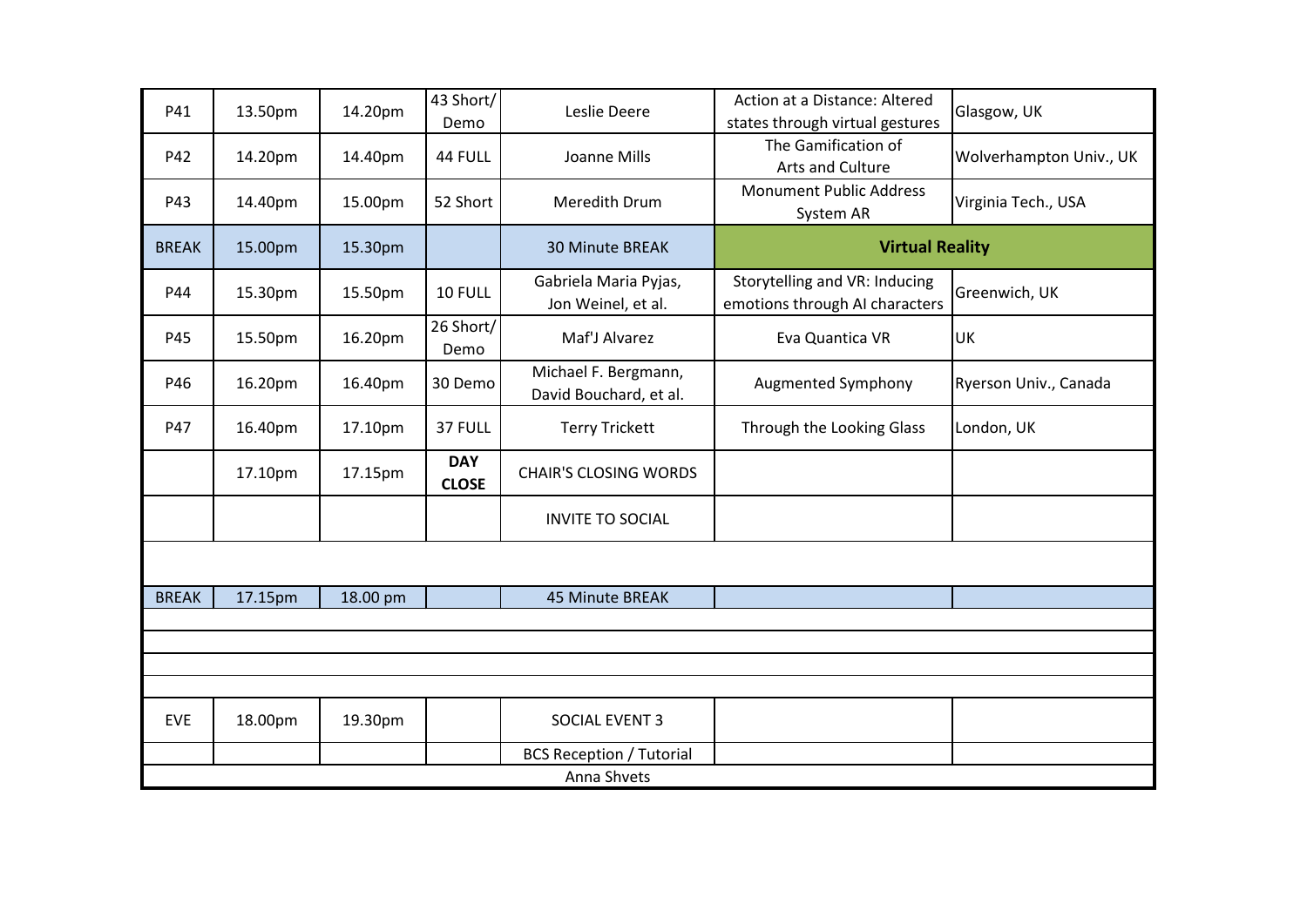# **Friday, 8th July 2022**

| <b>Talk No.</b>  | <b>Start Time</b>    | <b>End Time</b> | E/Chair         | Author(s)                                           | <b>Topic</b>                                                       | <b>Notes</b>                                                                     |
|------------------|----------------------|-----------------|-----------------|-----------------------------------------------------|--------------------------------------------------------------------|----------------------------------------------------------------------------------|
|                  | Greet from<br>9.30am |                 |                 |                                                     |                                                                    | Coffee for 'In Person'<br>Attendees. Zoom from<br>9.45am for Online<br>Attendees |
|                  | 10.00am              | 10.10am         | <b>INTRO</b>    | Welcome                                             | The Rest at the End of the Metaverse                               |                                                                                  |
| P48              | 10.10am              | 10.30am         | 08 Short        | Kyoko Hidaka                                        | "Sense of Place": Interactive<br>installation for tourism          | Tokyo, Japan                                                                     |
| P49              | 10.30am              | 10.50am         | 17 FULL         | Danielle Barrios-O'Neill and<br>Joskaudė Pakalkaitė | <b>Exploring Next Generation</b><br><b>Touch-Rich Interactions</b> | UK                                                                               |
| <b>P50</b>       | 10.50am              | 11.10am         | <b>12 PANEL</b> | Elena Marie Vella,<br>Daniel A. Williams, et al.    | Did that Stone Move?                                               | Melbourne, Australia                                                             |
| <b>BREAK</b>     | 11.10am              | 11.30am         |                 | 20 Minute BREAK<br>Tea and Coffee                   | The Rest at the End of the Metaverse                               |                                                                                  |
| <b>P51</b>       | 11.30am              | 11.50am         | 46 FULL         | Sonia Milewska                                      | Show must go on? Problems of<br>bio art preservation               | Poland                                                                           |
| <b>P52</b>       | 11.50am              | 12.10pm         | 29 FULL         | Avital Meshi and<br>Treyden Chiaravalloti           | <b>Structures of Emotion -</b><br>An online demonstration          | <b>USA</b>                                                                       |
| KEY <sub>4</sub> | 12.10pm              | 12.50pm         | Keynote         | Anastasija Gliebova<br>with Olga Simson             | Digitalization of art: current<br>state and future prospects       | V-Art, Kharkiv, Ukraine                                                          |
| <b>BREAK</b>     | 12.50pm              | 13.50pm         |                 | <b>60 Minute LUNCH BREAK</b>                        | The Rest at the End of the Metaverse                               |                                                                                  |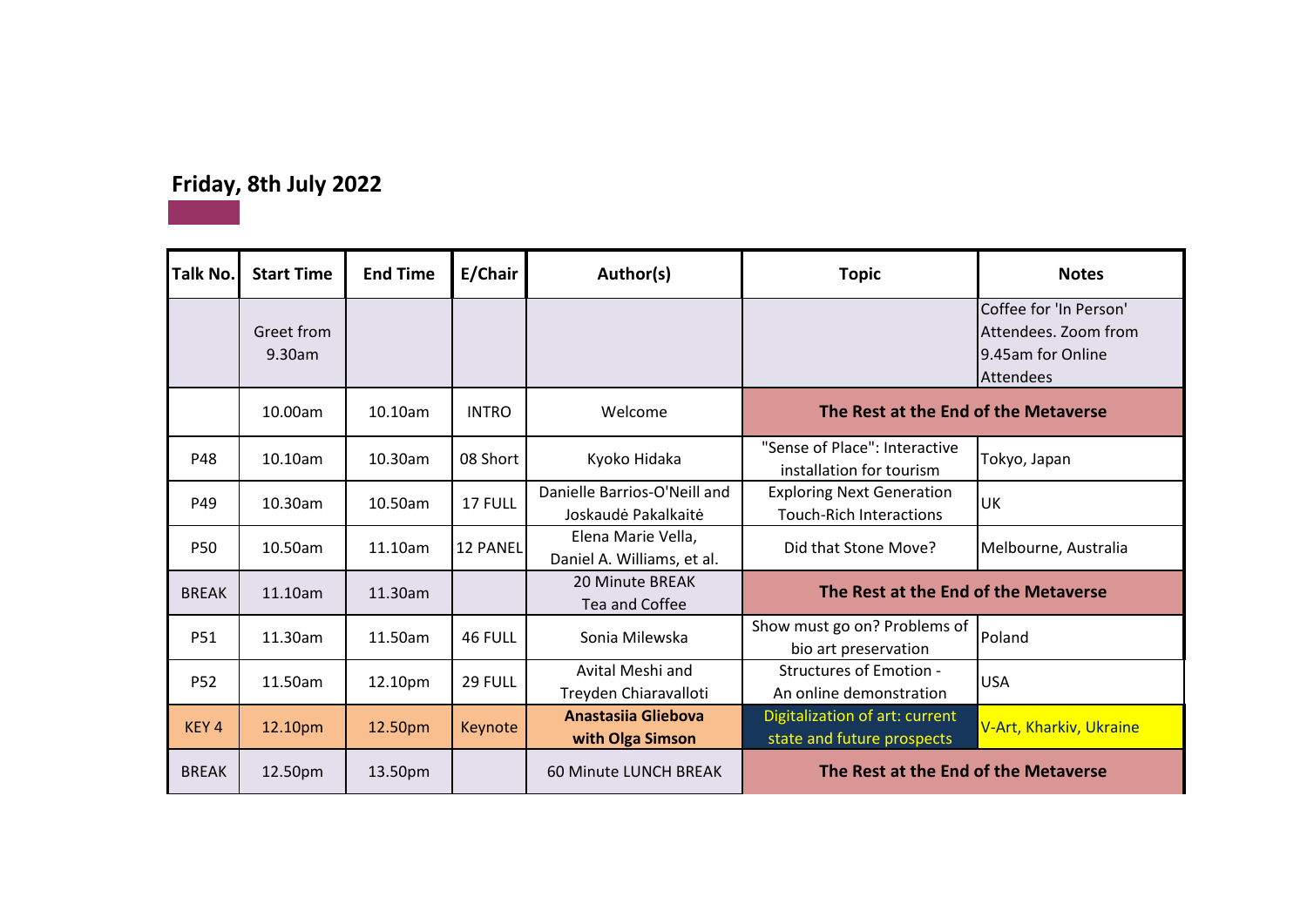| P53             | 13.50pm | 14.10pm | 56 FULL                    | Carl Hayden Smith and<br>Roseanne Wakeley               | <b>Umwelt Hacking:</b><br>Can we sense like a forest?    | Ravensbourne, UK    |
|-----------------|---------|---------|----------------------------|---------------------------------------------------------|----------------------------------------------------------|---------------------|
| P54             | 14.10pm | 14.30pm | 9 Demo                     | Anne Tsjornaja and<br>Jonathan Weinel                   | Art(NET)work: Visualising<br>interconnected artwork data | Greenwich, UK       |
| P55             | 14.30pm | 14.50pm | Presentat<br>ion only      | Mechthild Schmidt Feist                                 | <b>Engaged Media</b><br>'Lalbagh TreeStory'              | New York Univ., USA |
| W1              | 14.50pm | 15.10pm |                            | Workshops overview                                      |                                                          | Workshops           |
| <b>BREAK</b>    | 15.10pm | 15.30pm |                            | 20 Minute BREAK                                         | <b>Research Workshop</b>                                 |                     |
| RW1             | 15.30pm | 15.50pm |                            | Joskaudė Pakalkaitė (Yoshi)                             | Connecting colour-coding and<br>hand-drawn interfaces    |                     |
| RW <sub>2</sub> | 15.50pm | 16.10pm |                            | Tahmeena Javaid Adeel,<br>Rehan Zia and Oleg Fryazinov  | Design and development for<br>serious games              |                     |
| RW3             | 16.10pm | 16.30pm |                            | Daniella Chukwuezi                                      | 'Majority World'                                         |                     |
| RW4             | 16.30pm | 16.50pm |                            | David Penny                                             | A Fallen Line of Marble Drums                            |                     |
| RW5             | 16.50pm | 17.10pm |                            | <b>Brief discussion</b><br><b>CHAIR: Graham Diprose</b> |                                                          |                     |
|                 | 17.10pm | 17.30pm | <b>DAY</b><br><b>CLOSE</b> | <b>CONFERENCE SUMMING UP</b>                            |                                                          |                     |
|                 |         |         |                            | Nick Lambert                                            |                                                          |                     |
| <b>FINAL</b>    | 17.30pm |         |                            | <b>CLOSE</b>                                            |                                                          |                     |
|                 |         |         |                            |                                                         |                                                          |                     |
|                 |         |         |                            |                                                         |                                                          |                     |
|                 |         |         |                            |                                                         |                                                          |                     |
|                 |         |         |                            |                                                         |                                                          |                     |
|                 |         |         |                            |                                                         |                                                          |                     |
|                 |         |         |                            |                                                         |                                                          |                     |